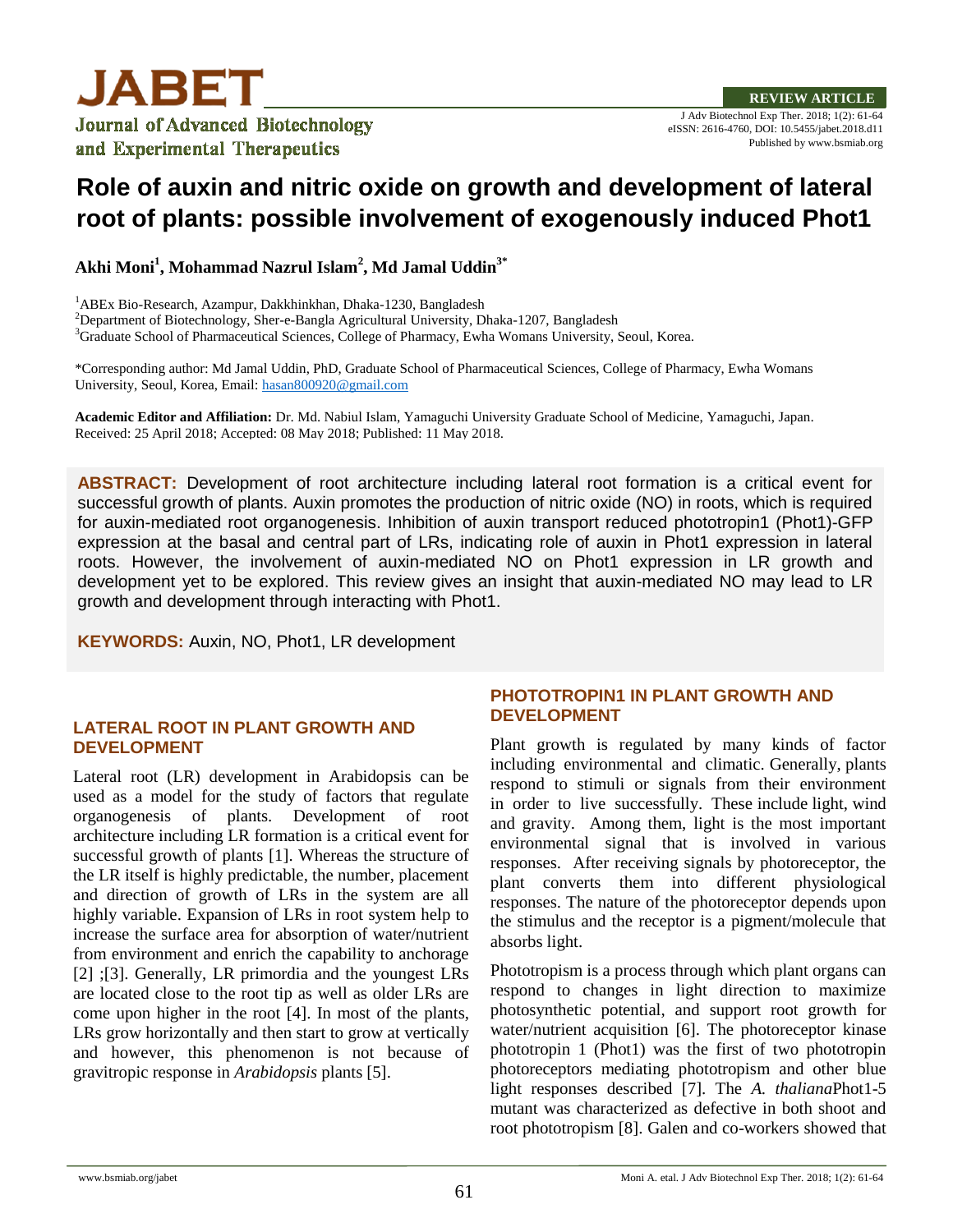the abundance of blue light receptor Phot1 in roots is correlated with enhanced root growth efficiency [9]. As in the case for positive shoot phototropism in etiolated *Arabidopsis* hypocotyls, negative root phototropism is mediated by Phot1[8]. Another group reported that the endogenous Phot1 has negative effect on LR formation and root growth [10]. Inhibition of auxin transport by NPA reduced Phot1-GFP expression at the basal and central part of LRs, indicating role of auxin in Phot1 expression in LRs [11].

#### **AUXIN IN PLANT GROWTH AND DEVELOPMENT**

In multicellular organisms, growth and development, including proper pattern formation and organogenesis, must be tightly regulated. In plants, the phytohormone auxin plays a prominent role in controlling nearly every step in growth and development [12]. Additionally, auxin is an important mediator of LR development [13]; [14]. Considerable progress has recently been made describing the role of auxin during LR formation in *A. thaliana* [15]; [16]. In *Arabidopsis*, mutation in auxin regulatory genes are shown to arrest LR development at various stages [17].

The light environment has been known to regulate polar auxin transport that drives developmental programs of plants [18]. Pre-initiation, initiation, and post-initiation are considered as three major steps of LR formation [16]. The precise role of auxin deposition has been observed in LR initiation as well as in the production of a new root [19], and also measured in both pre- and post initiation actions including emergence [16]. LR initiation is regulated by auxin originating from the root tip [20] ; [21], whereas emergence depends exclusively on auxin derived from the shoot [22]. In addition, after emergence LRs can synthesize their own auxin [23]. Further, inhibition of emergence is involved with elimination of the leaves and cotyledons [24]. Additionally (Utsuno *et al.[25]* and Marchant *et al. [26]* demonstrated that auxin transport plays an important function in root growth and development. Further, application of auxin transporter, IAA to plants enhance LR development and LR elongation [25]; [26]; [27]. On the other hand, use of auxin-transport inhibitors, NPA reduces the number of LR in tomato grown on agar [27]. Further, development of LR may be affected by variation in auxin transports and inhibitors. Normally, blue light induces Phot1 expression which ultimately inhibits LR formation through decreasing the effects of auxin. Phot1 and phot2 both are functional serine/threonine protein kinase photoreceptors [28]. The phototropins absorb blue light and activate the kinase domain [7]. Though perception of directional blue light leads to phototropic curvature

through differential accumulation of auxin [29], the mechanism by which phototropin activation initiates signaling leading to this signal output remains elusive. However, recent report suggest that exogenous auxin and Phot1 directly helps in formation of blue light through binding auxin to Phot1 promoter region and mediates transcription of various effects on blue light formation [11]. Additionally, inhibition of auxin transport by NPA reduces Phot1-GFP expression at the basal and central part of LRs, indicating role of auxin in Phot1 expression in LRs [11].

In addition, fungal contamination is a common problem in culture of *Arabidopsis* seedling in laboratory condition and many phytopathogenic fungi produce most common natural auxin (indole-3-acetic acid, IAA) in culture [30] ; [31]. Therefore, it is suggested that the effects of fungal contamination on expression of 1 in LR at different developmental stages may occur. Surprisingly, we found that fungal contamination significantly decreased Phot1 expression with the progress of days (our preliminary data).

#### **NITRIC OXIDE IN PLANT GROWTH AND DEVELOPMENT**

Nitric oxide (NO) is a well-known stress signaling molecule that plays a crucialrole during plant defense against pathogens [14]. Recently, a more fundamental role in basic growth processes has been discussed. Rather surprisingly, NO has been reported to function as a downstream signaling molecule of auxin-induced lateral and adventitious root formation [32] ; [33]. Moreover, gravistimulation of roots not only induces auxin accumulation at the lower root flank, but also of NO [34] ; [35] ; [36], and a reduction in the NO level inhibits gravitropic bending of gravistimulated root apices [35].

Development of root architecture including LR formation is a critical event for successful growth of plants [1]. Auxin promotes the production of nitric oxide (NO) in roots, which is required for auxin-mediated root organogenesis [37] ; [38]. NO inhibits blue light-induced stomatal opening by regulating the K+ influx in guard cells. Inhibition of auxin transport by NPA reduced 1- GFP expression at the basal and central part of LRs, indicating role of auxin in Phot1 expression in LRs [11]. However, roles of auxin-mediated NO on Phot1 expression in LR growth and development need to be explored.

#### **PROSPECTS AND FUTURE DIRECTIONS**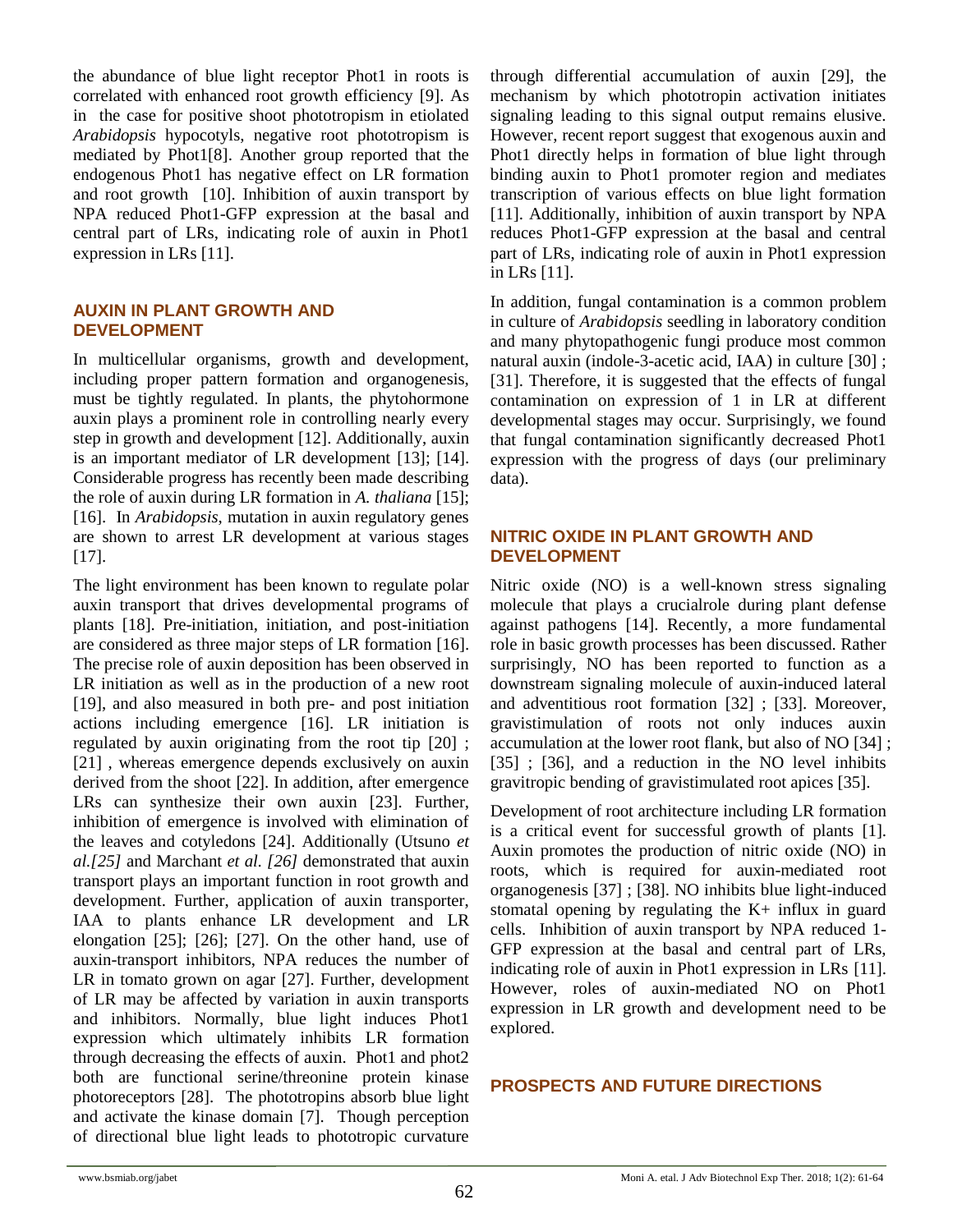

**Figure 1.** Suggested schematic diagram. Blue light induces Phot1 expression which inhibits LR formation. On the other hand, exogenous auxin and NO directly helps in formation of LR. Exogenous source of auxin enhances Phot1expression which helps LR formation. Evidences indicate that there is a functional involvement of Auxin, NO, and Phot1 in LR growth.

Throughout this review we highlighted the diverse mechanisms by which Phot1 has been involved in LR growth and development in plants. Blue light induces Phot1 expression which ultimately inhibits LR formation through decreasing the effects of auxin. On the other hand, exogenous auxin and NO directly helps in formation of LR. Auxin binds to Phot1 promoter region and mediates transcription of various effects on LR formation. These evidences suggest that auxin-mediated LR formation may be regulated by interact between Phot1 and NO (Figure 1). To advance our understanding on the mechanisms of LR formation through determining the role of NO to influence the regulation of Phot1 would be of matter of interest in order to develop strategy to enhance plant growth and development.

#### **ACKNOWLEDGEMENT**

This work did not need any financial support.

## **CONFLICTS OF INTERESTS**

None of the authors declared any competing interest.

#### **REFERENCES**

- [1] Woodward A.W. BB. Auxin: Regulation, Action, and Interaction. Ann Bot 2005;95:707–735. doi:doi:10.1093/aob/mci083.
- [2] Zhang H, Forde1 BG. Regulation of Arabidopsis
- [3] Beeckman T, Burssens S, Inzé D. The peri-cellcycle in Arabidopsis. J Exp Bot 2001. doi:10.1093/jexbot/52.suppl\_1.403.
- [4] Fahn A. Plant Anatomy. Plant Anat., 1982. doi:10.2134/agronj1953.00021962004500070024x.
- [5] Mullen JL, Hangarter RP. Genetic analysis of the gravitropic set-point angle in lateral roots of Arabidopsis. Adv Sp Res 2003. doi:10.1016/S0273-1177(03)00249-7.
- [6] Iino M. Chapter 23 Phototropism in higher plants. Compr Ser Photosciences 2001;1:659–811. doi:10.1016/S1568-461X(01)80027-2.
- [7] Christie JM. Phototropin Blue-Light Receptors. Annu Rev Plant Biol 2007;58:21–45. doi:10.1146/annurev.arplant.58.032806.103951.
- [8] Liscum E. Mutations in the NPH1 Locus of Arabidopsis Disrupt the Perception of Phototropic Stimuli. Plant Cell Online 1995;7:473–85. doi:10.1105/tpc.7.4.473.
- [9] Galen C, Rabenold JJ, Liscum E. Functional ecology of a blue light photoreceptor: Effects of phototropin-1 on root growth enhance drought tolerance in Arabidopsis thaliana. New Phytol 2007;173:91–9. doi:10.1111/j.1469- 8137.2006.01893.x.
- [10] Wan YL, Eisinger W, Ehrhardt D, Kubitscheck U, Baluska F, Briggs W. The subcellular localization and blue-light-induced movement of phototropin 1- GFP in etiolated seedlings of Arabidopsis thaliana. Mol Plant 2008. doi:10.1093/mp/ssm011.
- [11] Moni A, Lee AY, Briggs WR, Han IS. The blue light receptor Phototropin 1 suppresses lateral root growth by controlling cell elongation. Plant Biol 2015;17:34–40. doi:10.1111/plb.12187.
- [12] Vanneste S, Friml J. Auxin: A Trigger for Change in Plant Development. Cell 2009. doi:10.1016/j.cell.2009.03.001.
- [13] Benková E, Hejátko J. Hormone interactions at the root apical meristem. Plant Mol Biol 2009;69:383– 96. doi:10.1007/s11103-008-9393-6.
- [14] Fukaki H, Tasaka M. Hormone interactions during lateral root formation. Plant Mol Biol 2009;69:437–49. doi:10.1007/s11103-008-9417-2.
- [15] Galen C, Rabenold JJ, Liscum E. Light-sensing in roots. Plant Signal Behav 2007;2:106–8. doi:10.4161/psb.2.2.3638.
- [16] Péret B, De Rybel B, Casimiro I, Benková E, Swarup R, Laplaze L, et al. Arabidopsis lateral root development: an emerging story. Trends Plant Sci 2009;14:399–408.

root development by nitrate availability. J Exp Bot MP Spec Issue 2000. doi:10.1093/jexbot/51.342.51.